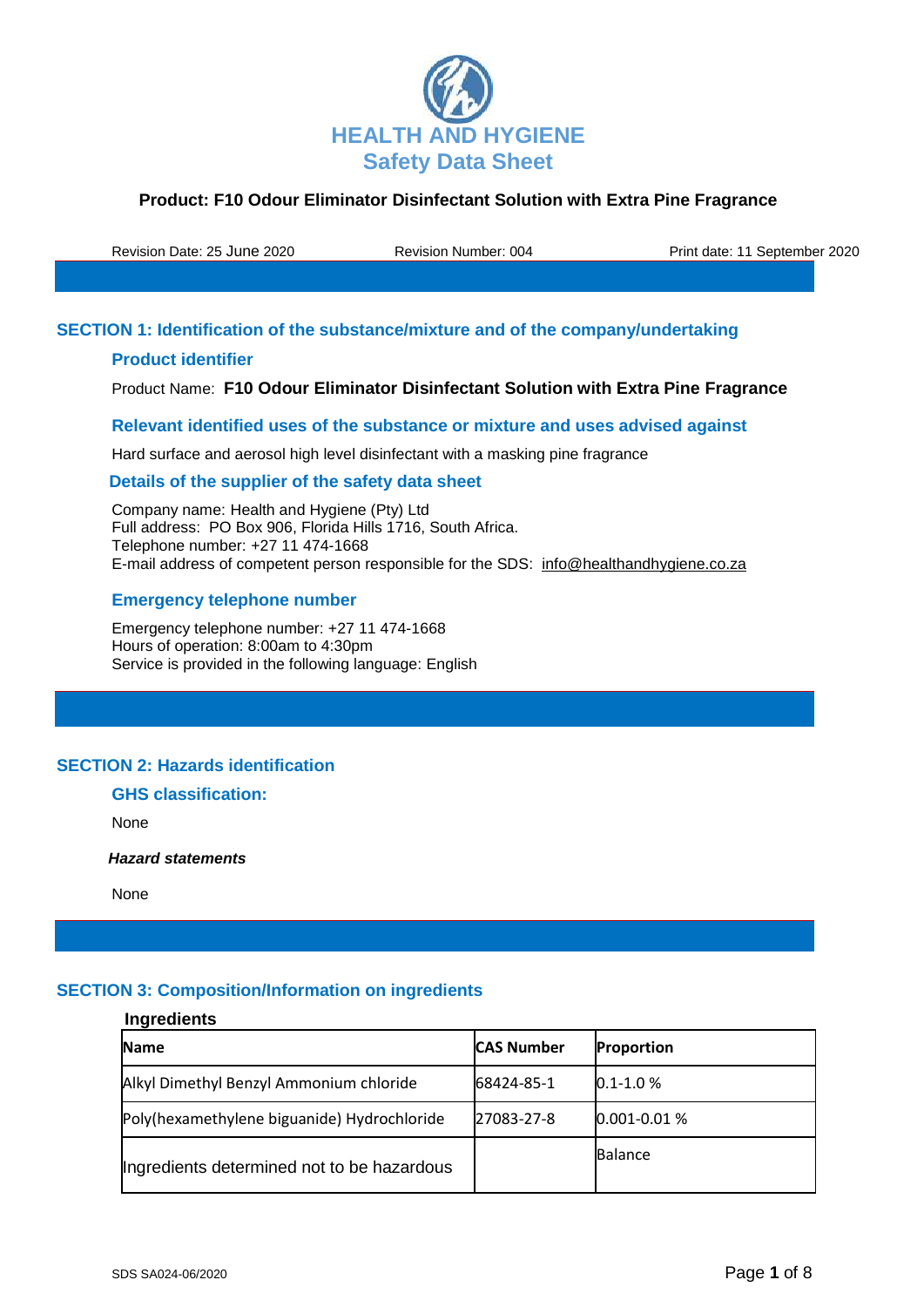

Revision Date: 25 June 2020 Revision Number: 004 Print date: 11 September 2020

## **SECTION 4: First aid measures**

#### **4.1. Description of first aid measures**

#### *Following contact with eyes*

Rinse cautiously with water for several minutes. Remove contact lenses, if present and easy to do. Continue rinsing. Seek medical attention if necessary.

*Following skin contact* None

*Following inhalation* None

*Following ingestion* Do not induce vomiting. Give milk or water to drink.

**Advice to Doctor** Treat symptomatically.

#### **4.2. Most important symptoms and effects, both acute and delayed**

*Eyes:* None

*Skin:* None

*Inhalation***:** None

**Ingestion**: Ingestion of the concentrate may cause irritation to mouth, throat and digestive tract

*Environment:* None

## **4.3. Indication of any immediate medical attention and special treatment needed**

Follow First Aid Procedures.

#### **SECTION 5: Fire-fighting measures**

## **Suitable Extinguishing media**

Use appropriate fire extinguisher for surrounding environment.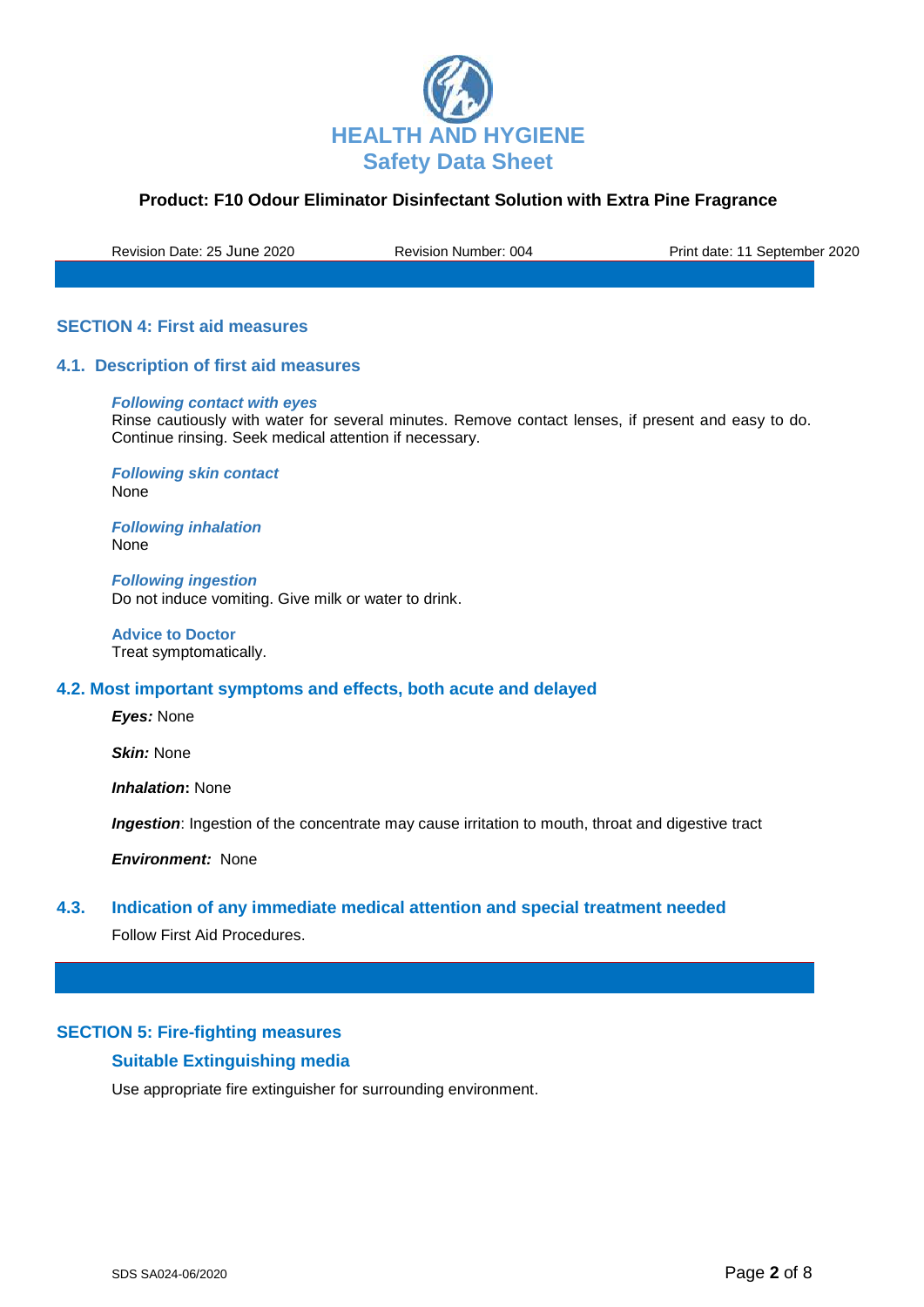

Revision Date: 25 June 2020 Revision Number: 004 Print date: 11 September 2020

#### **Hazards from Combustion Products**

Non-combustible material.

#### **Specific Hazards Arising from the chemical**

This product is non-combustible. However heating can cause expansion or decomposition leading to violent rupture of containers.

#### **Special protective equipment and precautions for fire fighters**

Fire fighters should wear full protective clothing and self- contained breathing apparatus (SCBA) operated in positive pressure mode. Fight fire from safe location

#### **SECTION 6: Accidental release measures**

#### **Personal precautions, protective equipment and emergency procedures**

No special precautions are required. Dispose of waste according to the applicable local and national regulations.

#### **Environmental precautions**

If contamination of sewers or waterways occurs inform the local water and waste management authorities in accordance with local regulations.

#### **Methods and materials for containment and clean up**

If possible contain the spill. Place inert absorbent material onto spillage. Collect the material and place into a suitable container. Do not dilute material but contain it

#### **SECTION 7: Handling and storage**

#### **Precautions for safe handling**

Avoid skin or eye contact. Keep containers sealed when not in use. Maintain high standards of personal hygiene i.e. washing hands prior to eating, drinking, and smoking or using toilet facilities.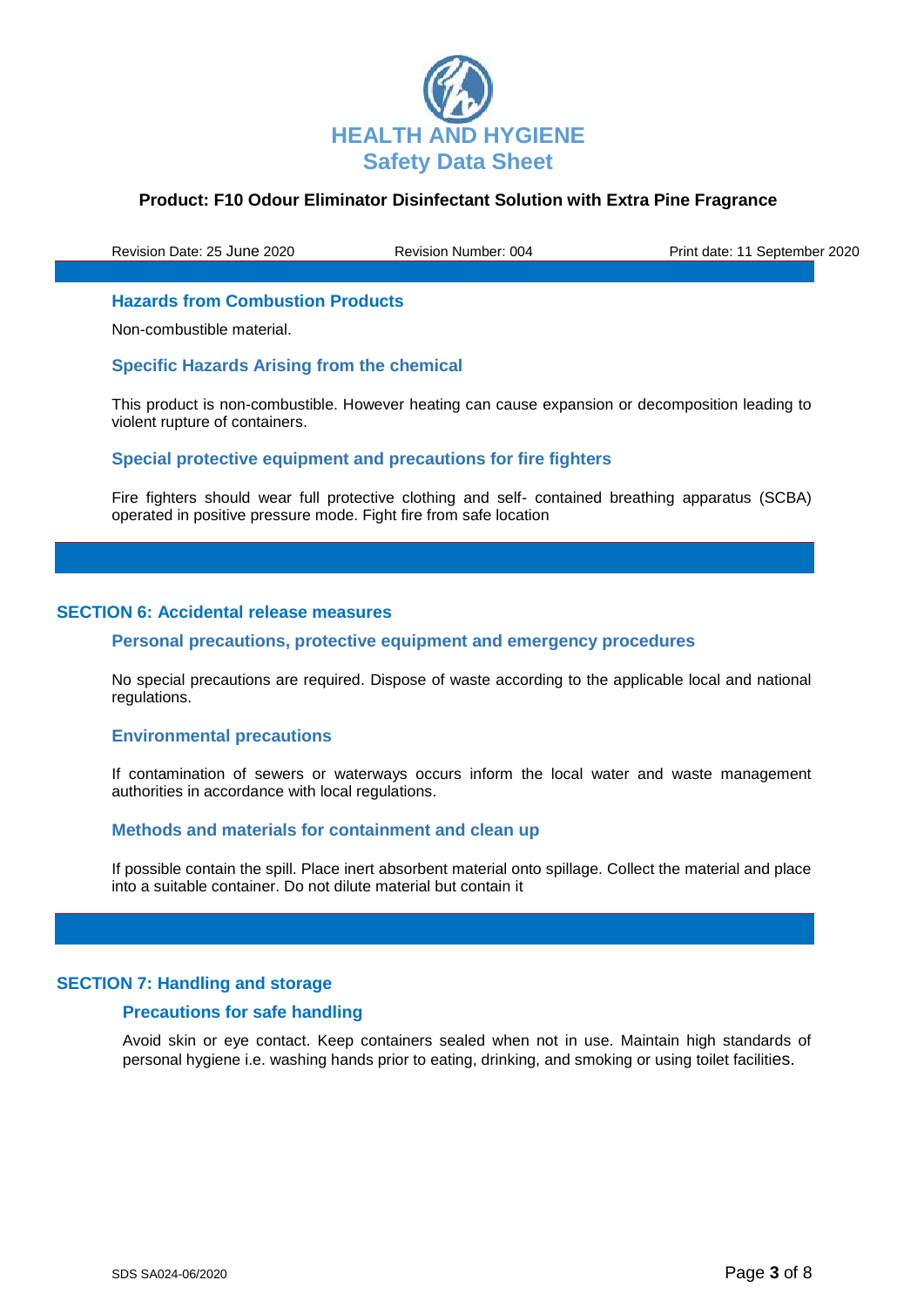

Revision Date: 25 June 2020 Revision Number: 004 Print date: 11 September 2020

# **Conditions for safe storage, including any incompatibilities**

Store in a cool, dry, well ventilated area, out of direct sunlight. Store in suitable, labelled containers. Keep containers tightly closed. Store away from incompatible materials. Ensure that storage conditions comply with applicable local and national regulation.

## **SECTION 8: Exposure controls/personal protection**

#### **Occupational exposure limit values**

No exposure standards have been established for the mixture. However, over-exposure to some chemicals may result in enhancement of pre-existing adverse medical conditions and/or allergic reactions and should be kept to the least possible levels.

**Biological Limit Values** No biological limits allocated

## **Appropriate Engineering Controls**

No engineering controls required

#### **Respiratory Protection**

No respiratory protection required

**Eye Protection**

None required

**Hand Protection**

None required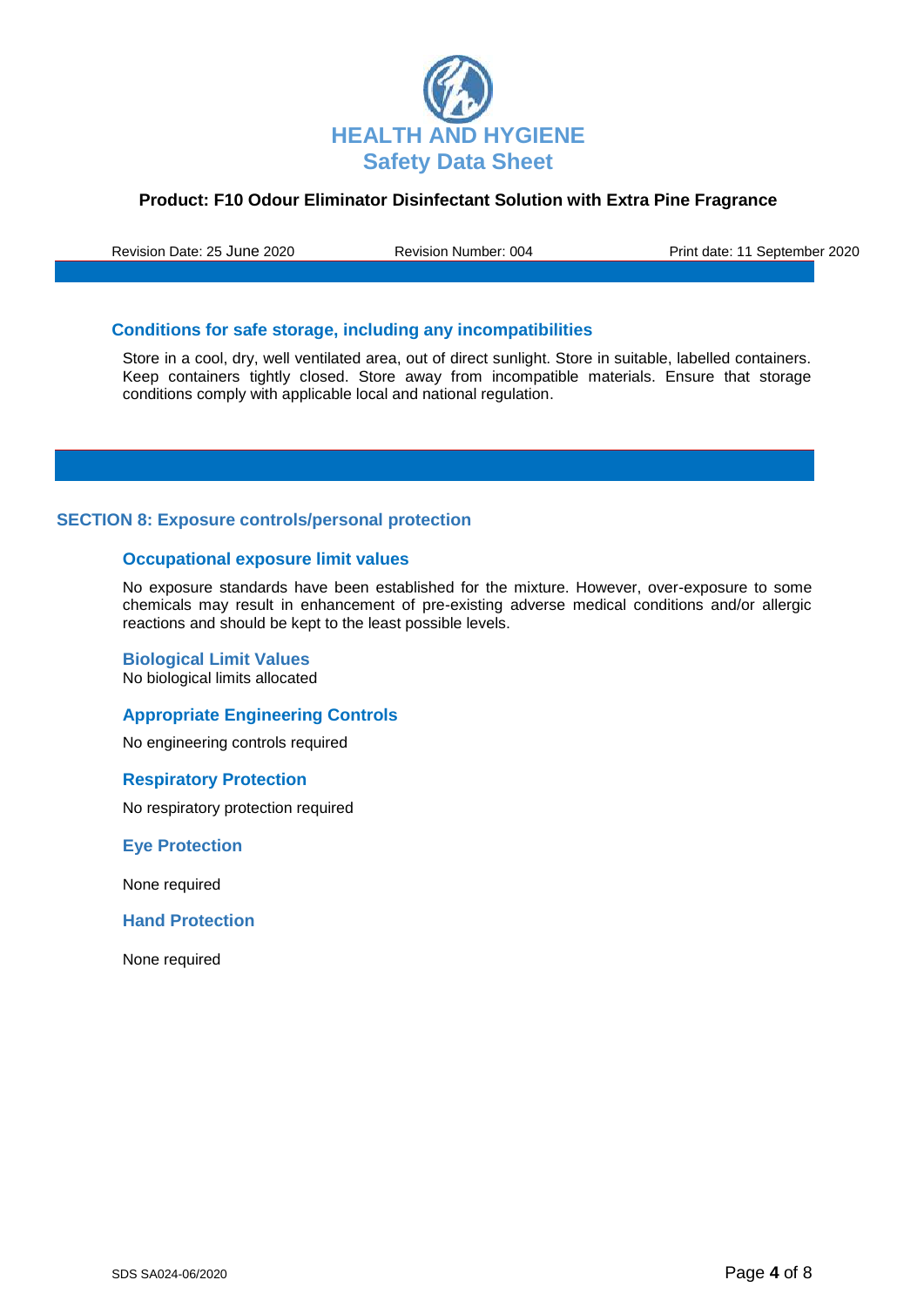

Revision Date: 25 June 2020 Revision Number: 004 Print date: 11 September 2020

# **SECTION 9: Physical and chemical properties**

| Appearance:                  | opaque white liquid. |
|------------------------------|----------------------|
| Odour:                       | pine odour           |
| Odour threshold:             | not available        |
| pH:                          | 6.0                  |
| Melting point/freezing point | not available        |
| Boiling point:               | 100°C                |
| Flash point:                 | not available        |
| Evaporation rate             | not available        |
| Flammability:                | not combustible      |
| Vapour pressure:             | not available        |
| Vapour density (air=1)       | not available        |
| Density:                     | 1.00                 |
| Solubility in water:         | soluble              |
| <b>Partition coefficient</b> | not known            |
| Auto-ignition temperature    | not available        |
| Decomposition temperature    | not available        |
| Viscosity                    | 5mpa                 |
|                              |                      |

# **SECTION 10: Stability and reactivity**

# **Chemical stability**

Stable under normal conditions of storage and handling.

## **Possibility of hazardous reactions**

Stable under normal conditions of storage and handling

## **Conditions to Avoid**

Do not mix with soaps and other chemicals.

# **Incompatible materials**

Anionic detergents / chemicals.

## **Hazardous Decomposition Products**

Not available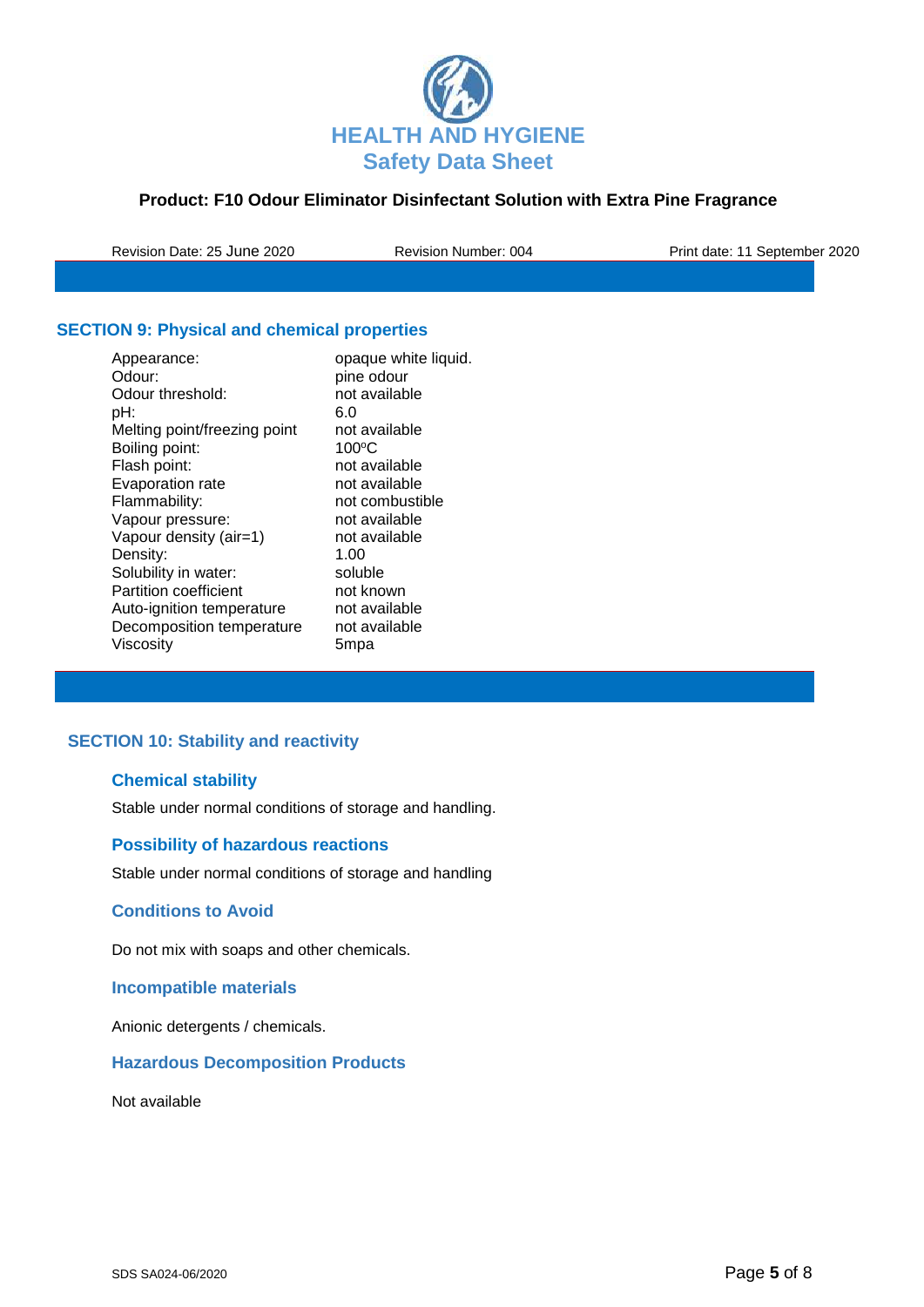

Revision Date: 25 June 2020 Revision Number: 004 Print date: 11 September 2020

# **SECTION 11: Toxicological information**

| <b>Toxicity</b>                                                |                                                                          |
|----------------------------------------------------------------|--------------------------------------------------------------------------|
| Acute Oral Toxicity: (Rat)                                     | Not available                                                            |
| Acute Dermal Toxicity: (Rat)                                   | Not available                                                            |
| Acute Eye Irritation                                           | Not available                                                            |
| <b>Acute Dermal Irritation</b>                                 | Not available                                                            |
| <b>Acute Inhalation Toxicity</b>                               | Not available                                                            |
| <b>Skin Sensitization</b>                                      | Not a skin sensitizer                                                    |
| Carcinogenicity, mutagenicity<br>And toxicity for reproduction | Not considered to be carcinogenic, mutagenic or toxic to<br>reproduction |

## **Ingestion**

Ingestion of this product may irritate the gastric tract causing nausea and vomiting.

**Inhalation** None

**Skin**

None

**Eye** None

**Respiratory sensitation** Not a respiratory sensitiser.

## **Skin Sensitisation**

Not a skin sensitiser.

# **STOT-single exposure**

Not expected to cause toxicity to a specific target organ.

#### **STOT-repeated exposure**

Not expected to cause toxicity to a specific target organ.

## **Aspiration Hazard**

Not expected to be an aspiration hazard.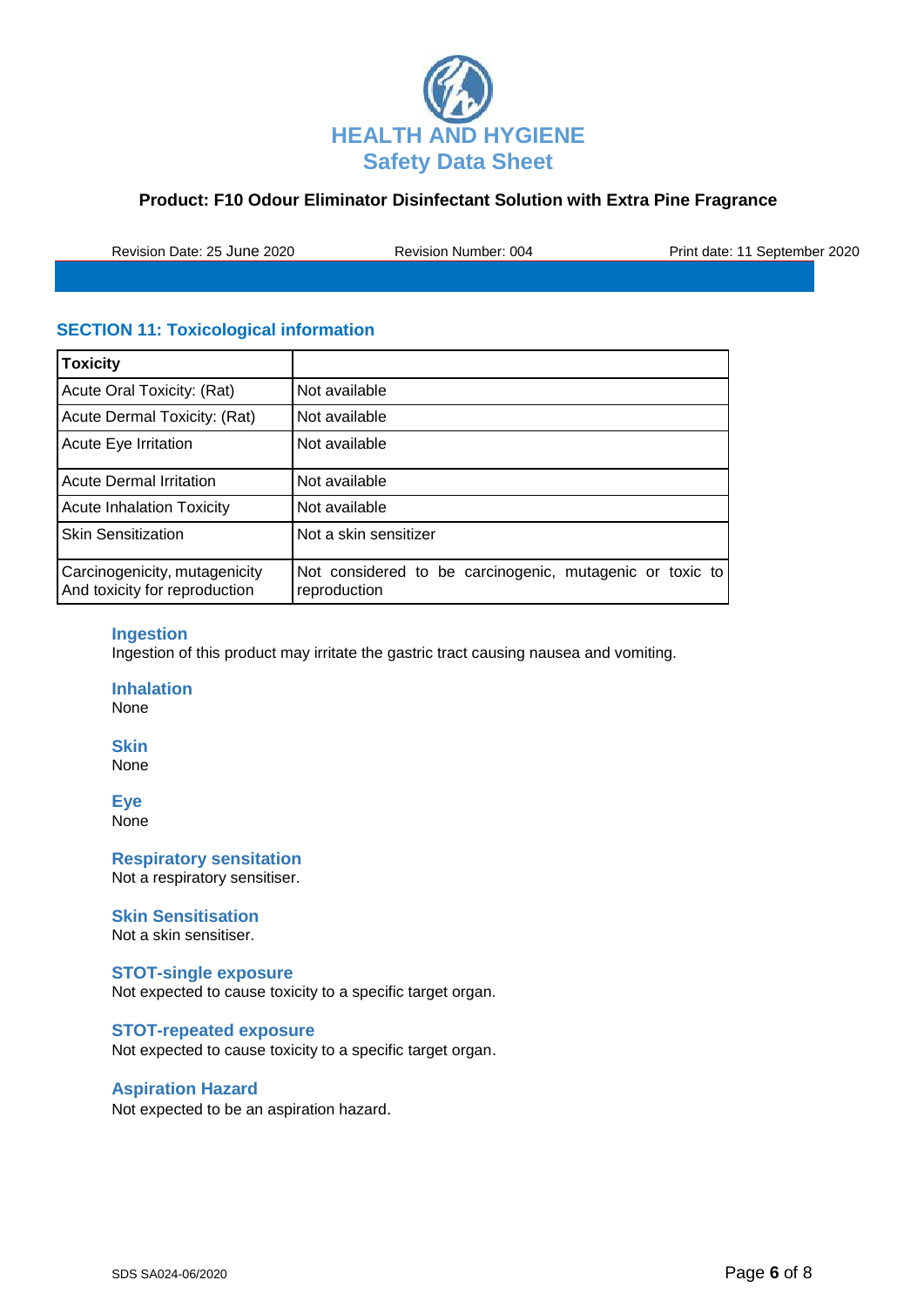

Revision Date: 25 June 2020 Revision Number: 004 Print date: 11 September 2020

# **SECTION 12: Ecological information**

**Eco toxicity** The available ecological data is given below.

**Persistence and degradability** Biodegradable

**Mobility** Not mobile

**Bioaccumulative Potential** Not available

**Other Adverse Effects** Not available

**Environmental Protection** Prevent this material entering waterways, drains and sewers.

**Acute Toxicity**  LC50 (fish): Not available

**Acute Toxicity**  LC50 (Daphnia): Not available

## **SECTION 13: Disposal considerations**

The disposal of the spill waste material or empty used container must be done in accordance with applicable local and national regulations.

# **SECTION 14: Transport information (according to SANS 10228 and 10229-1)**

UN Number: None allocated UN Proper Shipping Name: None allocated

**Transport Hazard Classes** None allocated

**IMDG Marine pollutant**

No